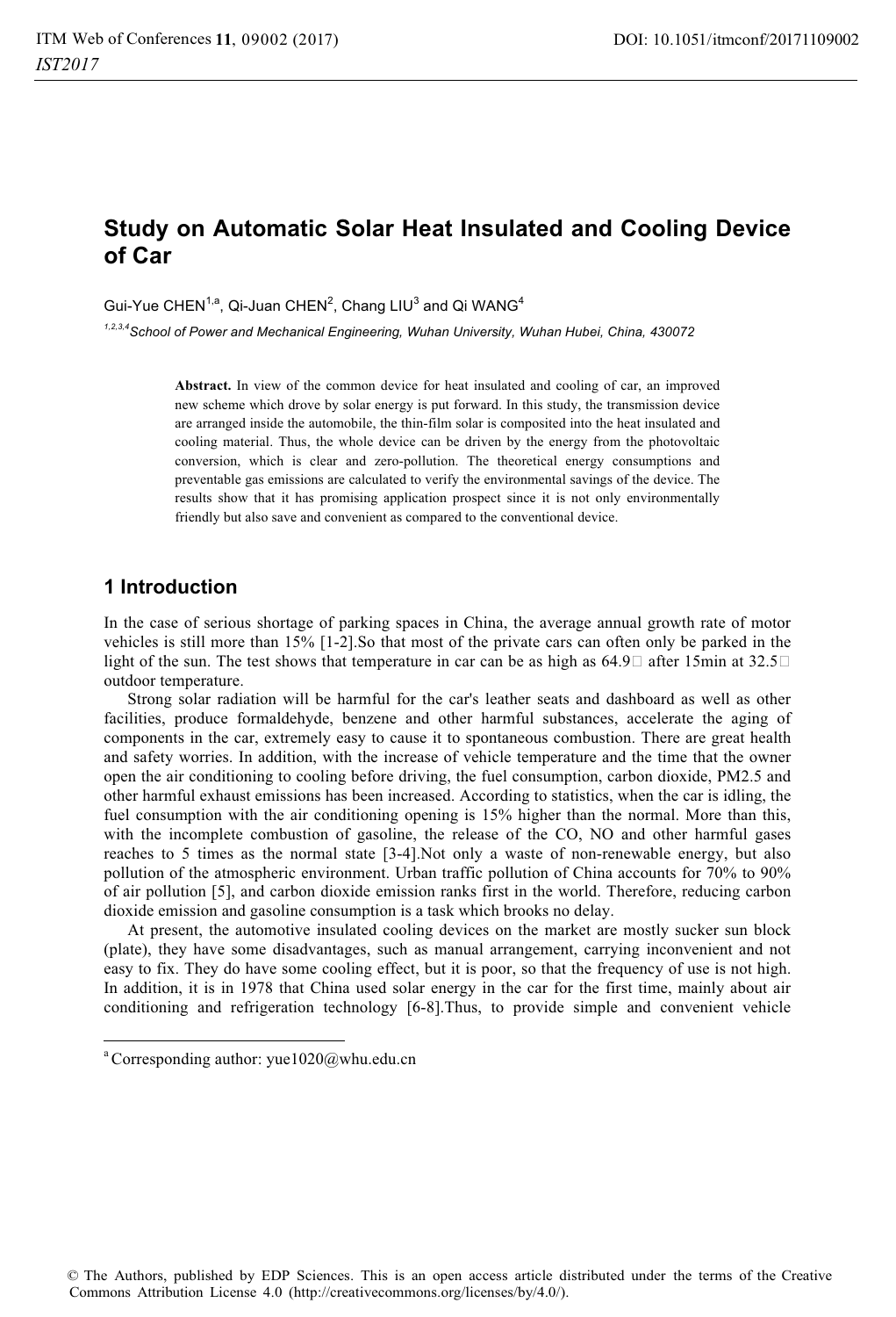insulation cooling device is in line with people's expectations and Chinese energy sustainable development goals.

On this basis, a new type of heat insulated and cooling device is presented in this paper. The transmissions and units are arranged in the vehicle body. After parking, the heat insulated device is automatically raised or lowered by the control circuit and the motor, and is fixed in the proper position. And the solar film and thermal insulation material are composited, to drive the entire device by the energy comes from photoelectric conversion. It can avoid the manual arrangement / removal of the sun shading device, which is convenient, and could achieve the energy saving and environmental protection.

# **2 Design**

In order to reduce the occupancy of the interior space as much as possible, the device is arranged in the vehicle body of the front and rear window, to control its movements by the remote control. The control box is small, and placed on the instrument table. An intermediate sectional view of the mounting position of the integrated device is shown in Figure 1.



**Figure 1.** The intermediate sectional view of the mounting position of the device

Figure 2. The schematic diagram of heat insulated and cooling and photoelectric conversion composite material

The material used in this project is composited by heat insulated and cooling material and photoelectric conversion material, the structure diagram shown in Figure 2.Dye-sensitized solar cell is used to achieve photoelectric conversion, which has the advantages of simple production process, stable performance, low cost and no pollution to the environment. Its development is very fast, researchers are constantly updating in materials, preparation techniques and basic research [9]. The current laboratory efficiency has exceeded 12%, and in standard light conditions, the highest photoelectric conversion rate can reach 11.18% [10-12].Insulation layer is a silver tape bubble diaphragm, in order to obtain a better heat insulation effect, the insulation layer adopts two layers of silver tape and the multiple bubbles separated form in the middle.

# **3 Theoretical calculation**

### **3.1 Device selection**

Taking into account the size of the space inside the vehicle and the energy consumption of the installation, the parameters of the motor and the battery are shown in Table 1.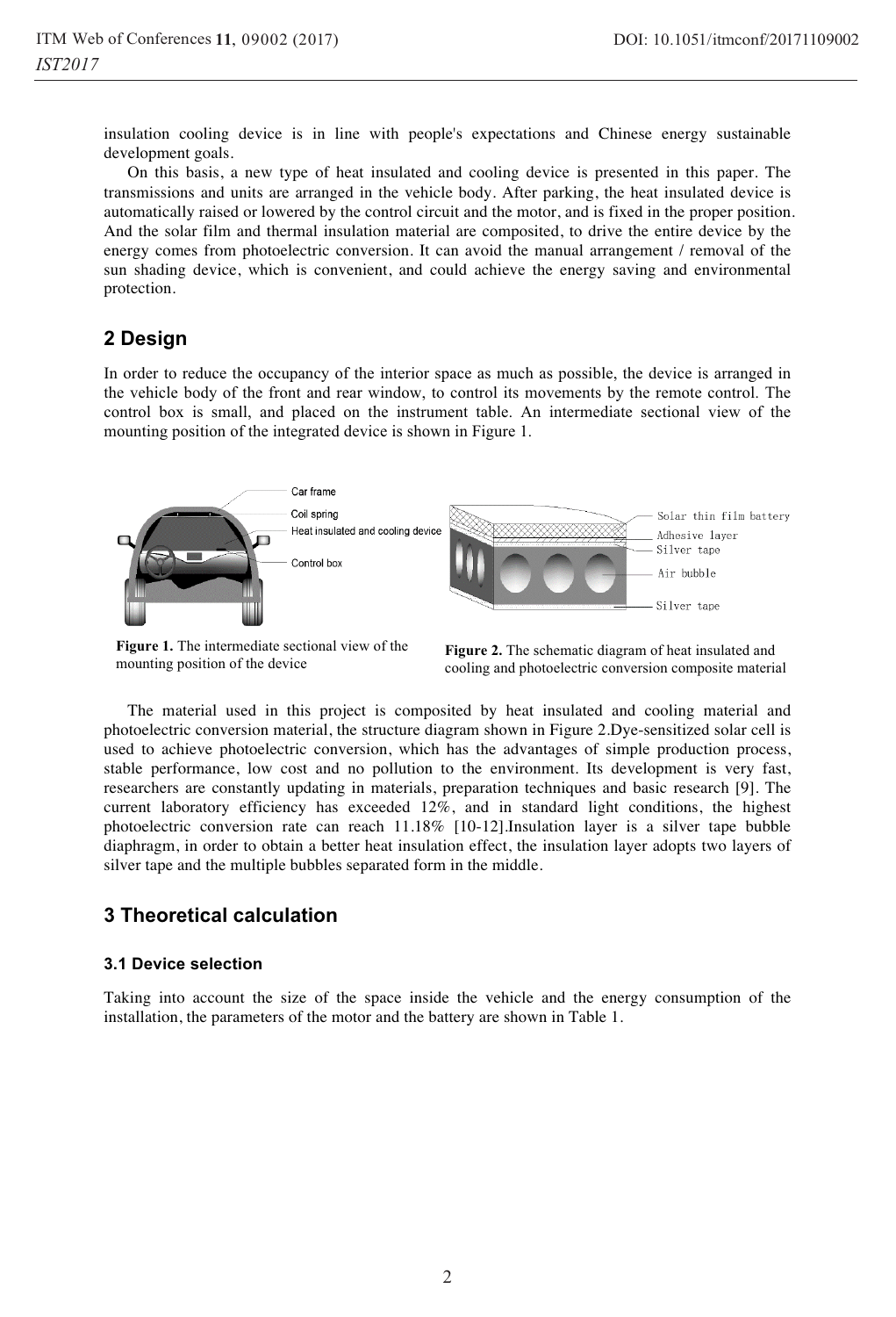| Motor            |                       | <b>Battery</b> |                                  |  |
|------------------|-----------------------|----------------|----------------------------------|--|
| Type             | DC                    | Voltage        | 12[V]                            |  |
| Rated power      | $120$ [W]             | Model          | 6[V]4.5[AH]                      |  |
| Shaft diameter   | $8 \lceil mm \rceil$  |                |                                  |  |
| Outside diameter | $9\lceil mm \rceil$   |                | $70\times45\times100$ [ $mm^3$ ] |  |
| Axis length      | $30-50$ [ <i>mm</i> ] | Size           |                                  |  |
| Voltage          | DC $12[V]$            |                |                                  |  |
| Rotating speed   | 12[r/min]             | Net weight     |                                  |  |
| Weight           | 460[g]                |                | 0.65[kg]                         |  |
|                  |                       |                |                                  |  |

**Table 1.** The parameters of the motor and the battery

#### **3.2 Calculation of the energy consumption of the device and light time**

Air quality can be derived from (1) type:

$$
m = \frac{1}{\cos(90 \cdot \theta) + 0.50572(6.07995 + \theta)^{1.6364}}\tag{1}
$$

Solar radiation flux is:

$$
I_m = I_0 y^m \tag{2}
$$

In the formula, m is atmospheric quality;  $\theta$  is the included angle between the incident light and the horizontal plane ( $\theta$ =45°);  $I_0$  is solar constant, and  $I_0$ =1353W/ $m^2$ ;  $I_m$  is radiation flux of solar radiation through M atmospheric mass; y is atmospheric transparency. Under normal circumstances, the best sunny day desirable  $y=0.85$ , the good sunny day desirable  $y=0.80$ , the moderate sunny day desirable y=0.65, the poor sunny day desirable y=0.53 [13-15].This is calculated on a poor sunny day, take y=0.53. Substituting data can be obtained: m=1.4126,  $I_m = 551.836 \,\text{W/m}^2$ .

The motor consumes energy is:

$$
Q_1 = 2 \times P_1 \times t \tag{3}
$$

The daily operating time of the motor is:

$$
t = t_1 \times N \tag{4}
$$

The energy formula of dye-sensitized solar cell is:

$$
Q_2 = 2 \times \tau \times I_m \times \eta \times A \times t_2 \tag{5}
$$

The energy formula of control box is:

$$
Q_3 = P_3 \times t \tag{6}
$$

By the law of conservation of energy we can see that the electricity energy of solar cells produced and consumed by the motor is equal, namely:

$$
Q_1 + Q_3 = (1-\xi)Q_2 \tag{7}
$$

In the formula,  $Q_1$  is the energy consumed by the motor;  $Q_2$  is the solar energy received by the dye-sensitized solar cell; t is the daily operating time of the motor;  $P_1$  is the power of the motor;  $t_1$ is the time of the motor lift and down once; Nis the number of movements within a day (take 4 times); A is the area of the dye-sensitized solar cells;  $\eta$  is the conversion efficiency of dye-sensitized solar cell, taking into account the conversion efficiency is difficult to achieve the highest in the practical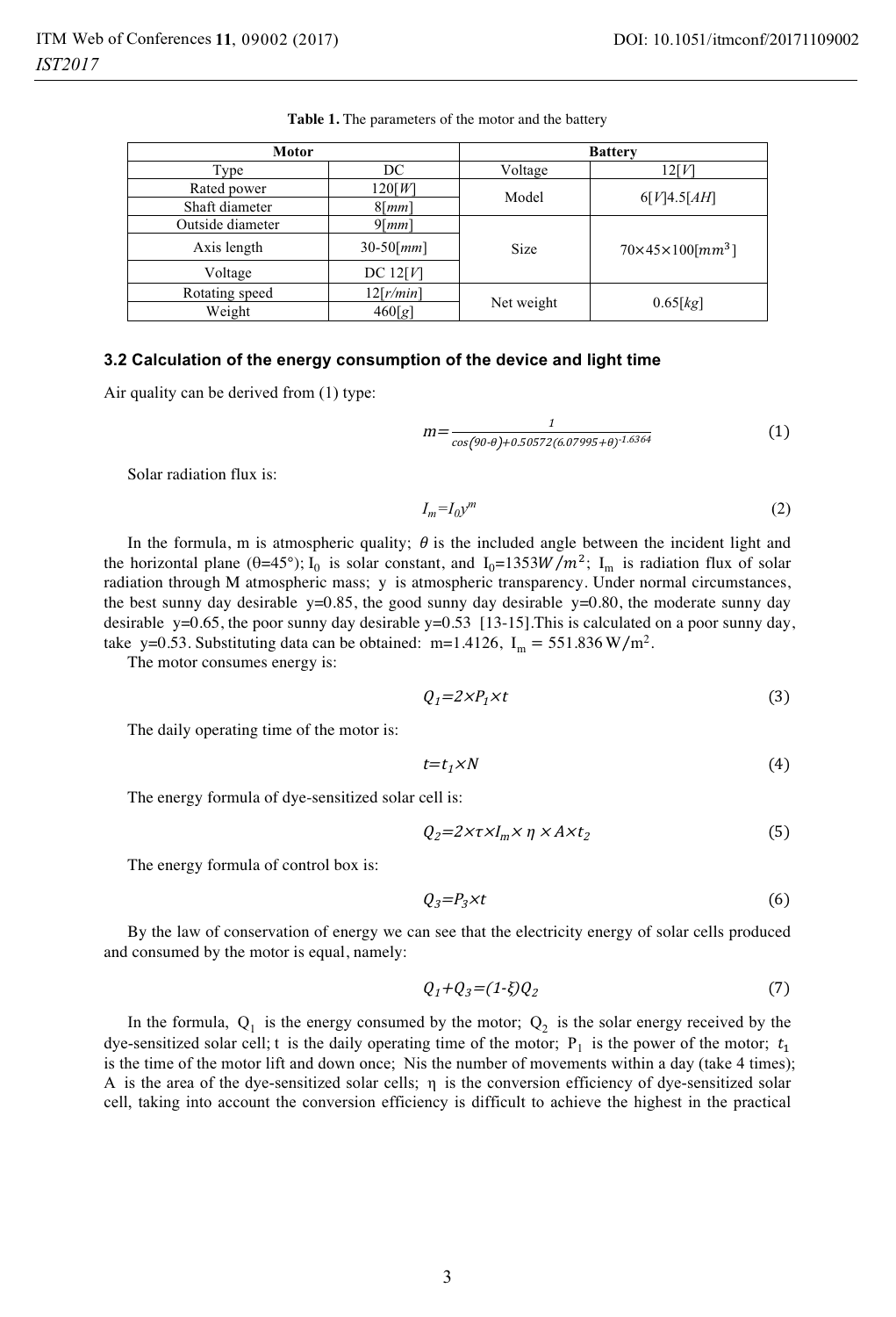application, here take 8%; τ is the automotive glass transmission rate;  $\xi$  is the loss of energy in the circuit (take  $\xi=0.2$ ); Q<sub>3</sub> is the energy consumed by the control box; P<sub>3</sub> is the power of the control box (work for 30W, standby power is negligible);  $t<sub>2</sub>$  is the time of exposure of the dye-sensitized solar cell.

Taking  $t_1$ =20s, in accordance with the provisions of the State Ministry of Public Security traffic safety regulations, the transmittance of the front windshield must be greater than 70%. Therefore, taking  $\tau$ =0.7 here. Dye-sensitized solar cell parameters: Radiation flux: I<sub>m</sub> = 551.836 W/m<sup>2</sup>, Area:  $A=100\times50=5000$ cm<sup>2</sup>=0.5m<sup>2</sup>, it can be considered that the time of exposure of the dye-sensitized solar cell  $t_2$ =777.842s≈13min.

From the above calculation can be seen, in the case of poor sunny days and moderate latitudes of 45°, it is need 13mins for sun exposure to meet the energy consumption of the device every day. If there is more sunny weather and lower latitudes, the time required will be less.

#### **3.3 Device lift control**

(1) The use of electronic controller to achieve the motor start and stop, forward and reverse

The circuit is controlled by the remote control device. When the controller emits a signal "L", the motor rotates forward and the heat insulated cooling device rises. After reaching the specified position, touching the limit switch  $SQ_1$ , cutting off the power supply, stopping the tubular motor, and limit the mechanical limit device on the tubular motor. On the contrary, when the controller emits a signal "down", the motor reverses and the heat insulated cooling device down. After reaching the specified position, touching the limit switch SQ<sub>2</sub>, cutting off the power supply, stopping the tubular motor, and limit the mechanical limit device on the tubular motor. Control circuit ladder as shown in Figure 3.

(2) The use of remote control to achieve remote control

When touching the electric switch "on", at the same time trigger the electronic lock control circuit "open" and the electronic controller circuit "down", through the transmitter to send signals to achieve lock car at the same time the heat insulated cooling device automatically rising. Similarly, when touching the electric switch "lock", at the same time trigger the electronic lock control circuit "lock" and the electronic controller circuit "L", through the transmitter to send signals to achieve lock car while the heat insulated cooling device automatically rises. The schematic diagram shown in Figure 4.





**Fig. 3.** Control circuit ladder **Fig. 4.** The schematic diagram of remote control principle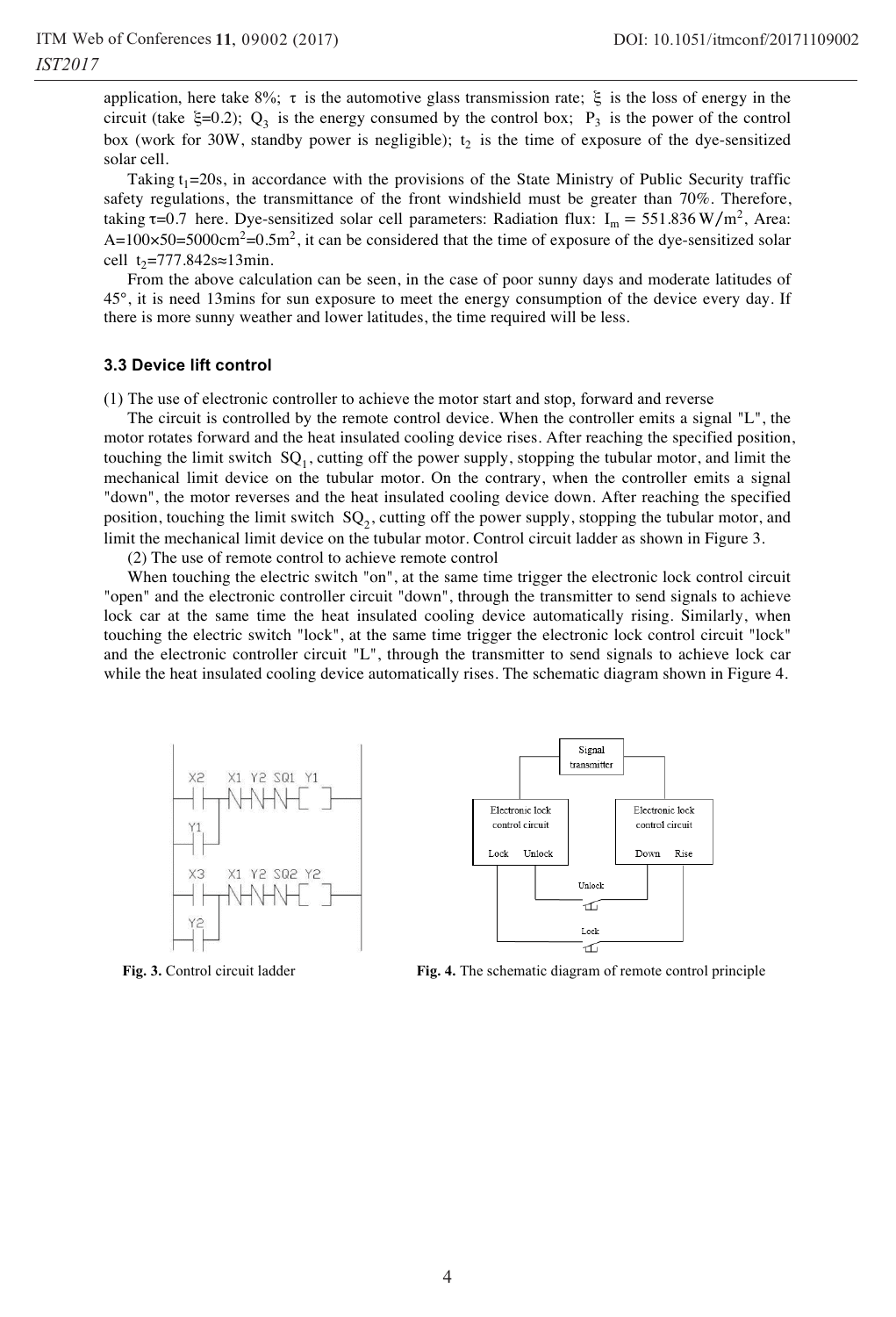## **4 Test and analysis**

### **4.1 Test program and effect**

In order to estimate the time when the vehicle temperature dropped to  $28^{\circ}$ C in the absence of a sun shading device, the following tests were conducted in comparison with the case of a car with a shading device. Using two cars of the same color, displacement (both are 1.6L) and models as the object of this experiment. One installed the heat insulated and cooling device, and the other with a "naked sun". Before the test, the temperature inside the two cars was controlled at  $28^{\circ}$ C, and then exposed the two vehicles at the same time. The test of the warming-up phase began at 2 pm and ended at 3:15 pm, took place every 15 minutes to measure the outside air temperature and the inside air temperature. The measurement results are shown in Table 2.

| Time  | outside air temperature[°C] | inside air temperature[°C] |                    |  |
|-------|-----------------------------|----------------------------|--------------------|--|
|       |                             | With the device            | Without the device |  |
| 14:00 | 32.0                        | 28.0                       | 28.0               |  |
| 14:15 | 34.0                        | 35.1                       | 38.1               |  |
| 14:30 | 33.0                        | 37.3                       | 40.3               |  |
| 14:45 | 32.8                        | 38.5                       | 42.2               |  |
| 15:00 | 32.0                        | 39.4                       | 43.5               |  |
| 15:15 | 32.0                        | 40.2                       | 44.0               |  |

**Table 2.** The change of the temperature inside the car

After rising the inside air temperature, cooling two cars immediately. According to the measurement, it required for 12 minutes and 03 seconds to cool the vehicle temperature down to the initial 28℃of the car which was without the heat insulated cooling device by air conditioning, but it took only 7 minutes and 33 seconds for the car which was install the insulated cooling device. The use of insulated cooling device can reduce the air conditioning cooling time of 4 minutes and 30 seconds.

### **4.2 Vehicle Emissions Analysis**

#### *4.2.1 Automobile fuel consumption calculation*

For the car with a displacement of 1.6L, idle fuel consumption when open air conditioning is 1.12L / h. Then the per minute fuel consumption of the parking idling state of the open air-conditioning is:

$$
1.12L \div 60\text{min} \approx 0.0187 \text{ L/min} \tag{8}
$$

Check the density of gasoline is 0.725kg/L. Then the consumption of gasoline quality of the car which is in the idle state of parking and taking more 4 minutes and 30 seconds to open the air conditioning is:

0.0187 L/min × 0.725 kg/L × 4.50min≈0.0610kg (9)

#### *4.2.2 Calculation of Carbon Emissions*

The exhaust emissions of automobile engine cylinder accounted for about 65% of vehicle exhaust emissions [16]. According to the potential emission coefficient of  $CO<sub>2</sub>$  and the average low calorific value of fuel, the amount of  $CO<sub>2</sub>$  produced by fuel combustion can be calculated: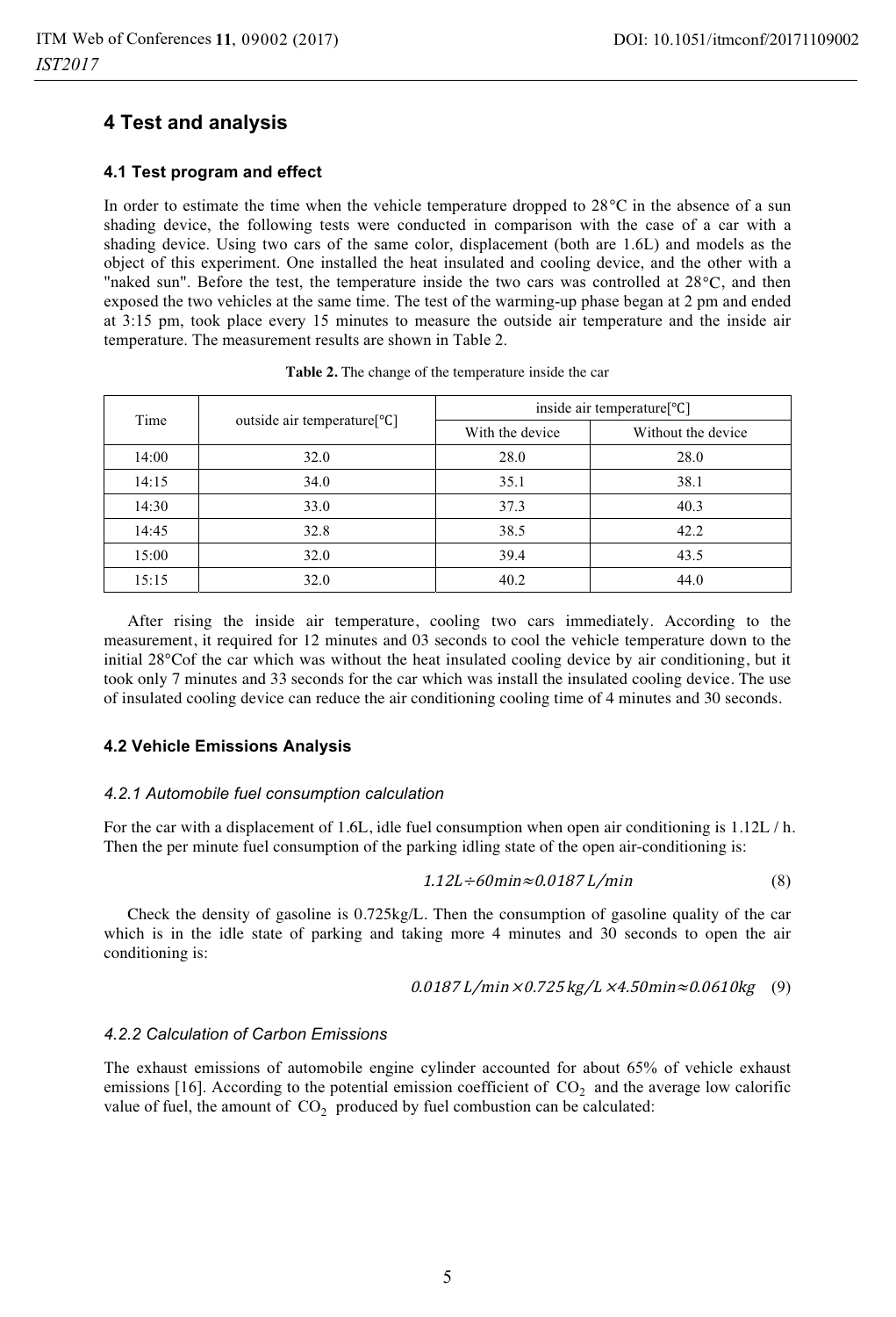#### (1) The basic data

According to the data of the National Development and Reform Commission of the People's Republic of China Energy Information Dissemination Center released, the potential emission coefficient and the average low calorific value of  $CO<sub>2</sub>$  are shown in Table 3 [17].

| <b>Fuel type</b> | the potential emission coefficient of<br>CO <sub>2</sub> [kg/GJ] | <b>Energy name</b> | the average low calorific<br>value $[kJ/kg]$ |
|------------------|------------------------------------------------------------------|--------------------|----------------------------------------------|
| gasoline         | 69.363                                                           | gasoline           | 43124                                        |
| Diesel           | 74.024                                                           | Diesel             | 42705                                        |
| natural gas      | 56.224                                                           | natural gas        | 35588                                        |

**Table 3.** The potential emission coefficient and the average low calorific value of  $CO<sub>2</sub>$ 

(2) The amount of  $CO<sub>2</sub>$  is calculated as follows:

$$
m_{CO_2} = m_f Q_l k \tag{10}
$$

In the formula,  $m_{CO_2}$  is the mass of  $CO_2$  that produced by fuel combustion (kg);  $m_f$  is the quality of fuel consumption (kg);  $Q_l$  is the average low calorific value of fuel (kJ/kg); k is the potential emission coefficient of  $CO_2$  (kg/GJ). After calculation, the quality of  $CO_2(m_{CO_2})$  that produced by 1kg of gasoline combustion is 2.99kg. Then the mass of  $CO<sub>2</sub>$  that produces in the idle state of parking and taking more 4 minutes and 30 seconds to open the air conditioning is:

$$
2.99 \times 0.0610 = 0.1824 \, \text{(kg)}\tag{11}
$$

In the state of normal temperature and pressure, the density of  $CO_2$  is 1.429g/L, then the volume of  $CO<sub>2</sub>$  that produces in the idle state of parking and taking more 4 minutes and 30 seconds to open the air conditioning is:

$$
0.1824 \times 10^3 \div 1.429 = 127.642(L) \approx 0.128(m^3)
$$
 (12)

#### *4.2.3 The amount of harmful gas produced by the automobile under different conditions*

The amount of harmful gas produced by vehicles under different conditions is shown in Table 4.

|                   |                                                  | <b>Harmful gas emissions</b> |                |  |
|-------------------|--------------------------------------------------|------------------------------|----------------|--|
| Vehicle type      | <b>Operating condition</b>                       | CO[%]                        | HC[mg/L]       |  |
| Gasoline vehicles | Idle                                             | $4.0 \sim 10$                | $300 - 2000$   |  |
|                   | Speedup $0 \sim 40 \left[ \frac{km}{h} \right]$  | $0.7 - 5.0$                  | $300 \sim 600$ |  |
|                   | Uniform speed 40 $\left\lceil km/h \right\rceil$ | $0.5 \sim 4.0$               | $200 \sim 400$ |  |

**Table 4.** The amount of harmful gas produced by vehicles under different conditions

For a car with the displacement of 1.6L (to four-cylinder machine, for example), taking the median CO emissions, a known:  $\phi_{idle} = 7\%$ ,  $\phi_{speedup} = 2.85\%$ ,  $\phi_{uniform\ speed} = 2.25\%$  (Since the proportion of HC is too small, it is ignored here). According to the calculation formula of CO emissions:

$$
V_n = V \times f \times t \times \varphi_n \tag{13}
$$

Then in the idle state, the engine speed of the car is about 600-1000 r/min, here take 800 r/min, the emission amount of CO is: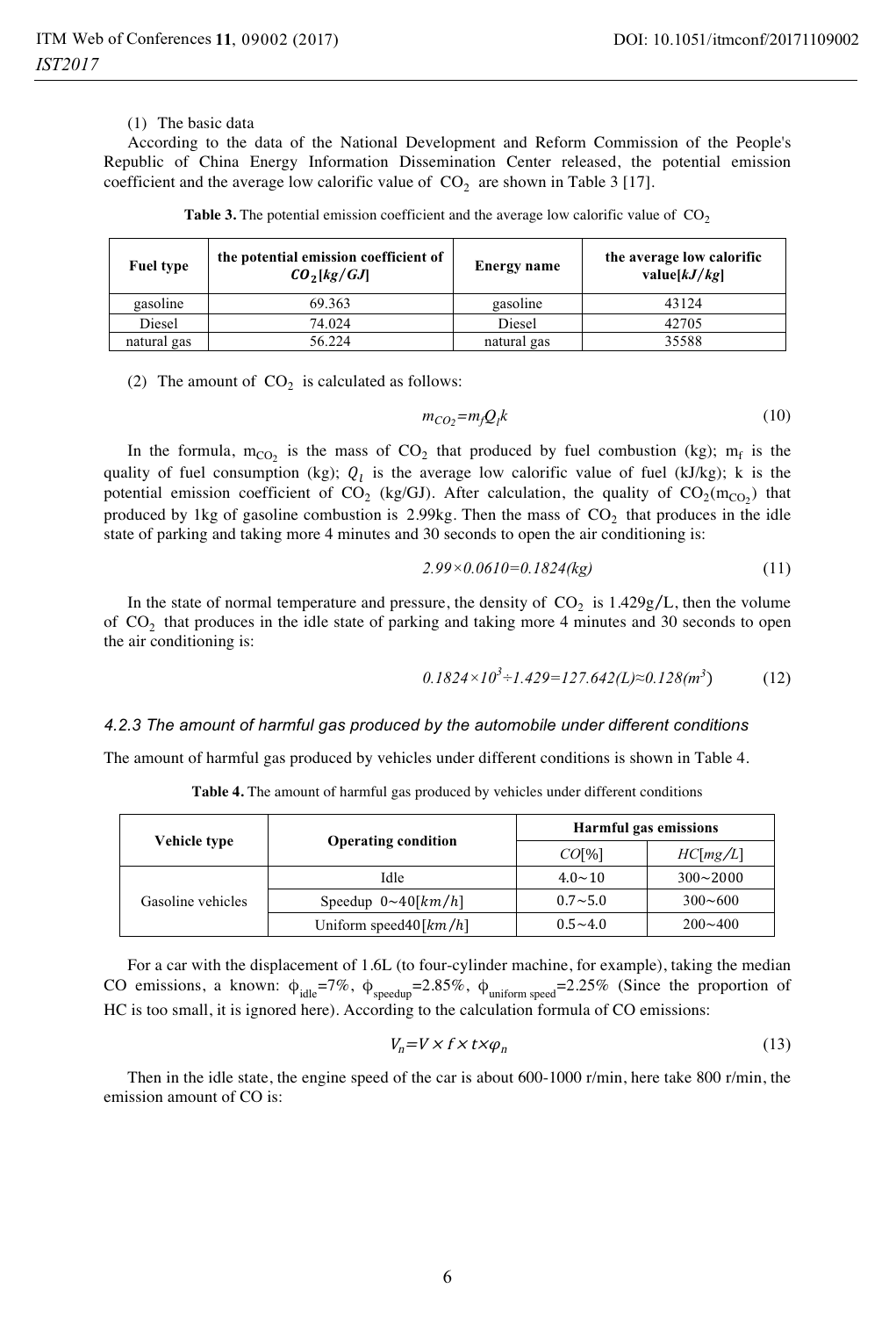$$
V_{idle} = 1.6 \times \frac{800}{60 \times 2} \times 270 \times 7\% \approx 0.202 \, (m^3)
$$
 (14)

When speed of the car is up to 40 km/h, because of its engine speed rising, in order to make calculation convenient, here take the middle value of 1000 r / min, then the emission amount of CO in the accelerated state is:

$$
V_{speedup} = 1.6 \times \frac{1000}{60 \times 2} \times 270 \times 2.85\% \approx 0.103 \, (\text{m}^3) \tag{15}
$$

When the car runs with a constant speed of 40km/h, the engine speed is about 1300r/min, the emission amount of CO is:

$$
V_{uniform\ speed} = 1.6 \times \frac{1300}{60 \times 2} \times 270 \times 2.25\% \approx 0.105 \, (m^3)
$$
 (16)

It can be seen that the emission of CO and HC is 1.96 times as fast as that of accelerating motion and 1.92 times of isokinetic velocity when the vehicle is running at idle. But in the crowded areas and traffic, exhaust emissions of pollutants accounted for about 40% of PM2.5. Moreover, in the idle state of operation, the resulting CO is  $1.58$  times of CO<sub>2</sub>, indicating that in this state, the gasoline is not completely burned serious. The automobile exhaust is harmful to human health, it can cause eye irritation, tearing, headache, sore throat, cough, asthma, difficulty in breathing and other symptoms [18]. Therefore, it is particularly important to reduce vehicle exhaust emissions.

## **Conclusion**

This study promotes a heat insulated and cooling device from install manually to lift and fall automatically with the open and close state of the car electric lock, which is more convenient and flexible. Meanwhile, the device use the environmental solar power as the energy source, which will not produce additional energy consumption. Theoretically, only 13 minutes of sunlight exposure can satisfy the energy requirement for a whole day. Thus, extra power from gas and vehicle exhaust emission can be both reduced, which confirms to the national energy conservation and emission reduction policy. Additionally, the device is set inside the automobile without obstructing the divers' sight, which is favor of diving safety. Based on the benefits listed above, this device is promising. In the future production process, the automobile makers can install these for cars before delivery to improve the performance and make them more impressive.

### **References**

- 1. J. X. Wang. People's Public Transportation. **01**, 15-18 (2001).
- 2. F. C. Han, J. S. Wang. Journal of People's Public Security University of China (Science and Technology). **02**, 89-92 (2006).
- 3. Y. P. Wang, G. C. Jiao, B. C. Zou. Forest Engineering. **06**, 29-30 (1999).
- 4. Z. C. Xu. Anhui Agricultural Science Bulletin. **06**,100-101 (2008).
- 5. Q. Y. Yang, S. Y. Chen, Wang Zhengbin. Sichuan Environment. **01**, 84-87 (2004).
- 6. H. Meng, Y. J. Chen. Forum on Science and Technology in China. **05**, 96-101 (2009).
- 7. Z. Q. Yin, X. J. Meng. Acta Energiae Solaris Sinica. **05**, 575-588 (2003).
- 8. Y. F. Zhao, J. Wan, Z. P. Zhu, etc. Tractor & Farm Transporter. **05**, 16-19+24 (2011).
- 9. O' Regan Brian C, Grätzel Michael. Nature. **353(6346)**, 737-738 (1991).<br>10. A. Vella H. W. Lee Grätzel Michael et al. Science. **344(6060)**, 629-633.
- 10. A. Yella, H. W. Lee, Grätzel Michael, et al. Science. **344(6060)**, 629-633 (2011).<br>11. E. T. Kong. S. Y. Dai. Progress in Chemistry. **11.** 1409-1424 (2006).
- 11. F. T. Kong, S. Y. Dai. Progress in Chemistry. **11**, 1409-1424 (2006).
- 12. X. Q. Fang, J. Zhang, Ding Yong, etc. Acta Energiae Solaris Sinica. **12**, 2222-2227 (2013).
- 13. B. Z. Wang, G. T. Pan. Acta Energiae Solaris Sinica. **01**, 13-22(1981).
- 14. X. J. Fang, Weng Duming. Acta Geographica Sinica. **01**, 52-59 (1988).